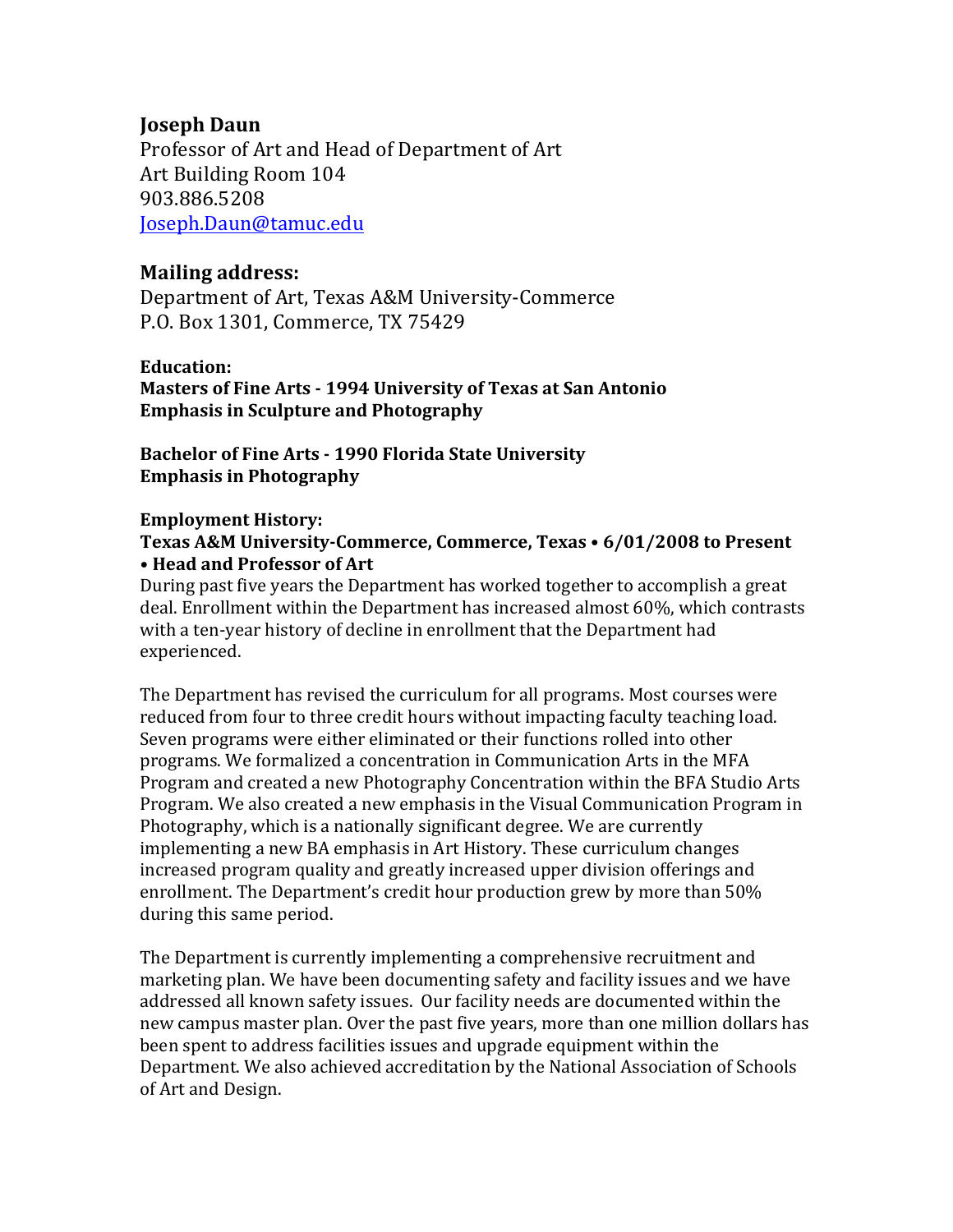The Department has added two professional positions: Exhibitions Coordinator and Studio Safety Coordinator. In addition, five tenure track lines and one lecturer line have been added.

## University of Central Oklahoma, Edmond Oklahoma • 8/01/07 to 5/18/2008 • **Professor of Art**

I taught Digital Printmaking, Introduction to Darkroom Practices, and Photo Composition. I completely rebuilt the Darkroom to ensure that it met current health and safety guidelines and that it is an efficient space for students to produce work in. Additionally, I reconfigured the Digital Printmaking Lab setting up three different plotters, 20 laptop computers, a scanning station and a print server.

## University of Central Oklahoma, Edmond Oklahoma • 8/01/03 to 8/01/07 • **Chair**

Teaching responsibilities included teaching photography, sculpture, digital imaging, and various introductory art classes. My primary role had been administrative. During this time, the faculty completely revised the curriculum with the goal of meeting NASAD accreditation standards. We held several daylong retreats to complete our self-study. A comprehensive safety study was created and plans were written and implemented to address all safety needs within the department. All facilities were upgraded and plans were made to either build a new building on campus or to relocate the art department to downtown Oklahoma City. The Art Department added four new faculty positions and completed five national searches. The UCO Art Department had 200 majors and over 350 Design majors participate in the newly restructured 21 hour art foundations program. A writing requirement was implemented in all studio art classes and a special emphasis was put on professional development for students through a new sophomore portfolio class and a revised senior exhibit class.

## Georgetown College, Georgetown Kentucky •  $7/1/02$  to  $8/1/03$  • Chair • **8/23/99** to 8/1/03 Gallery Director • Assistant Professor

Primary responsibilities included teaching photography, sculpture, digital imaging, and various introductory art classes. I updated the sculpture and photography facilities to meet current safety standards and expanded available equipment to meet student needs. I performed research in the area of digital video and its relevance to photographic imagery. I worked with other department members on revising curriculum and better defining the Art Department's role in a liberal arts education. I was also responsible for the operation of the Anne Wright Wilson Gallery and The Jacobs Collection. During this time, enrollment greatly increased with the number of majors growing from ten to fifty. The Art Program is now one of the largest programs at the College.

## **Texas A&M University, Corpus Christi • 1/4/99 to 7/1/99 • Visiting Artist**

I taught various digital imaging and photography classes to both undergraduate and graduate students. While at Corpus I helped update the computer lab to new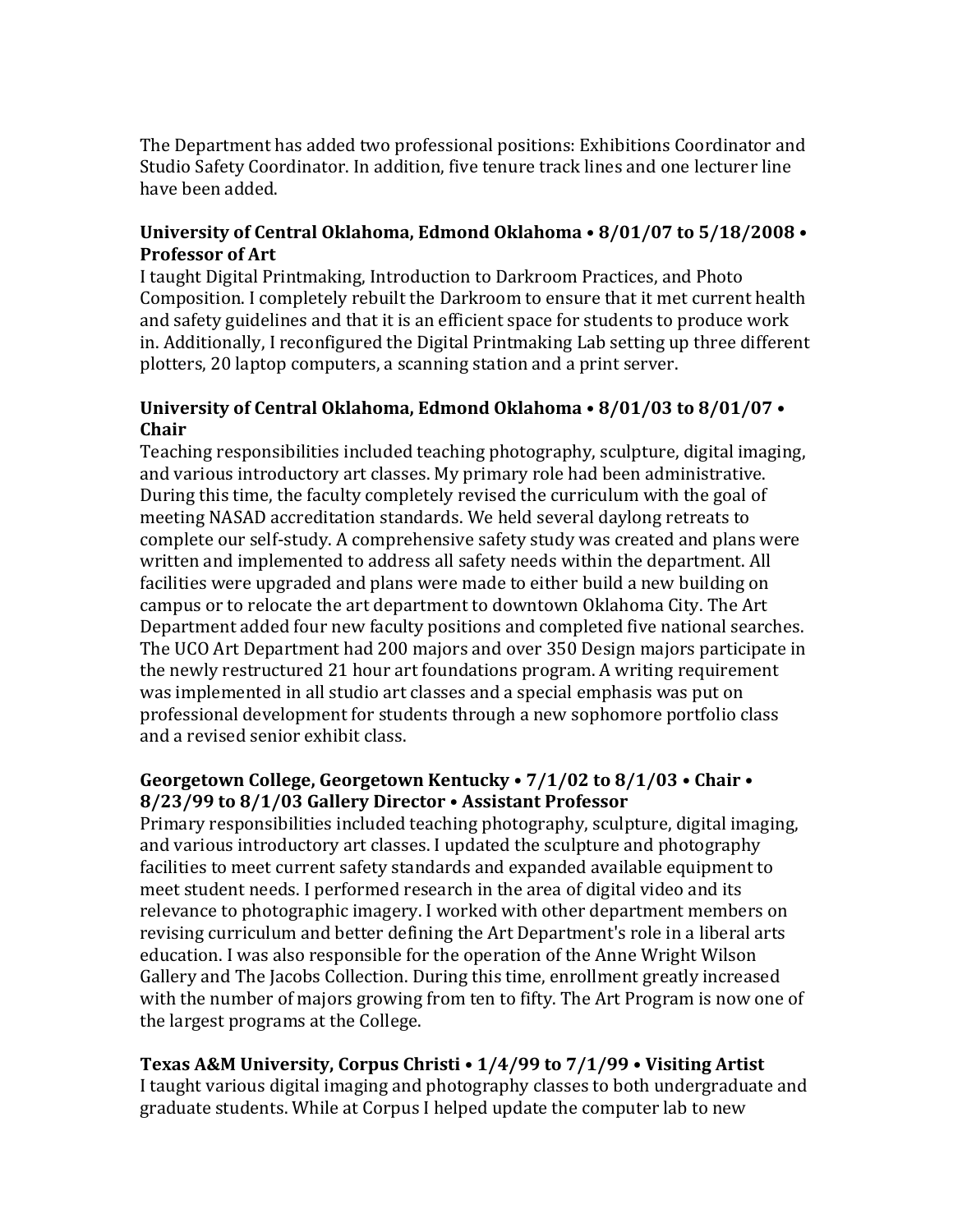Macintosh G3s and did extensive research in the area of digital imaging.

**Texas Lutheran University, Seguin, Texas • 9/1/98 to 12/17/98 • Adjunct Faculty** I taught Art Survey I and Art Appreciation. During this time I did extensive research in Power Point and other computer based presentation programs.

## University of Texas at San Antonio, San Antonio, Texas • 5/25/98 to 8/30/98 **Visiting Critic**

Available to critique student work and executed several photographic projects.

## New York State College of Ceramics, Alfred University - School of Art and **Design, Alfred, New York • 7/22/97 to 5/16/98 • Chair, Division of Freshman Foundations**

I administered the entire Freshman Foundation Program (Studio -  $(2D + 3D$  Design) & Drawing). I co-coordinated the team-taught Studio program. Interviewed and made hiring recommendations for all part-time and adjunct faculty teaching in Freshman Foundation (10 adjunct & 2 part-time for 97-98). Worked with coordinator of the Drawing component to develop a curriculum to solidify, unite and raise the energy level of the entire program. Freshman Foundation instructional space increased by 50% with the addition of a 3,500 square foot facility devoted to Drawing. I over saw the rehabilitation of this space. I was advisor to 130 students and developed a peer-mentoring program. I helped create a training program to train both mentors and tutors. I located and scheduled space for 12 workshops taught each spring. Staffing for the program increased by 50% and full time faculty increased from 1 tenure track position to 3 full-time tenure track positions. In addition, I ordered all supplies for the Foundation program and kept all appropriate administrative records.

## New York State College of Ceramics, Alfred University - School of Art and **Design, Alfred, New York • 7/22/95 to 7/22/97 • Co-Chair Freshman Foundation Program**

Developed first year program for entire freshman class (130 Students). Responsible for developing all curriculum involving innovative 2D and 3D studio program. Coordinated all team teaching in Studio Program. Worked with Co-Chair to administrate entire program including budget planning, purchasing supplies, planning and implementing curriculum, planning and coordination of up to 13 faculty members and 5 graduate teaching assistants teaching in foundation each semester. During Fall of 1995 enrollment increased by 30% to 130 students.

## **University of Texas at San Antonio, San Antonio, Texas • 1/15/92 to 6/30/95 • Teaching Assistant I**

Solely responsible for content, planning and instruction of various photography courses.

# **Awards:**

Oklahoma Visual Arts Council – Spring 2007 – \$10,000.00 ART365 Fellowship.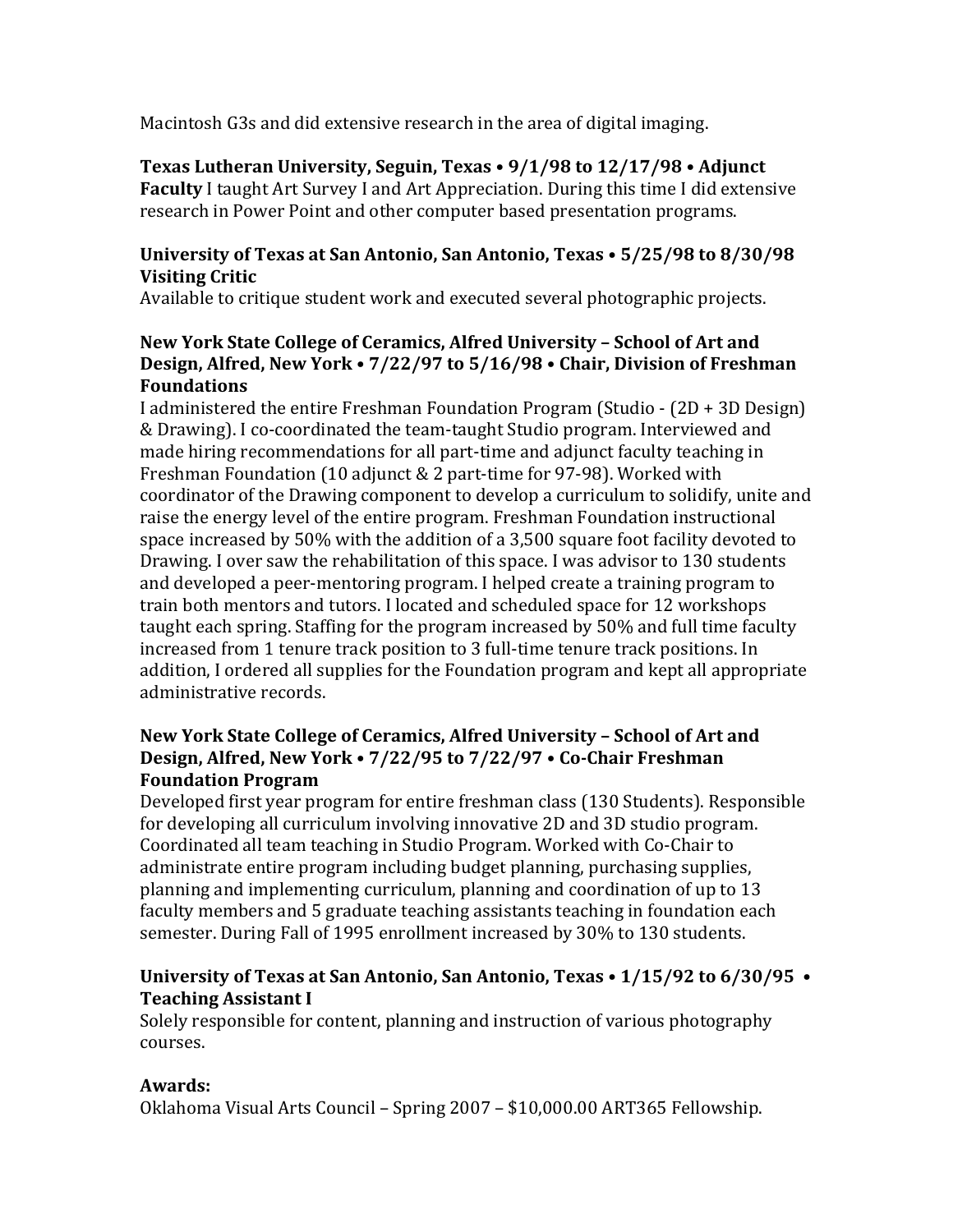Oklahoma Visual Arts Council- Spring 2005 - \$2,000.00 Artist Merit Award Kentucky Arts Council Fall 2002 \$1,000 Professional Assistance Award Georgetown College, Fall 2001, Brown Foundation grant for \$500,000. Art Department received around \$85,000 to improve computer lab, Art History lecture room and establish large-scale digital printmaking facility. Georgetown College, Spring of 2001 I jointly wrote a Heinlein Grant with the Theatre Department to develop a wood shop for \$10,000.00 Georgetown College, Spring 2000. Henlein Grant to develop Digital Photography Program: \$10,000.00 Georgetown College Goode Development funds, 1999 to 2003: \$3,500.00 New York State College of Ceramics, Alfred University - Special Research Grant: \$1,000. 1997 Alfred University Summer Research Grant: \$2,000. 1996 University of Texas at San Antonio- College of Fine Arts and Humanities Research Grant: \$400.00 Sommer Foundation Scholarship: \$2,700.00, 1993 University of Texas at San Antonio Foreign Studies Grant: \$600.00, 1993 University of Texas at San Antonio- Department of Art Scholarship: \$200.00, 1991, 1992 and 1993 One Thousand Dollar Scholarship from Naples Fine Arts Society - 1986 Five Hundred Dollar Scholarship from Marco Island Fine Arts Society - 1986 Director Florida State University Student Art Galleries 1989 -1990 President Florida State University Art Students League 1989 -1990 Florida State University, Florence Study Program - Fall 1988 Member of Florida State University, Marching Chiefs 1986 – 1987 Kodak National Award for Photographic Excellence - 1985

## **Professional Organizations:**

College Art Association

National Council of Art Administrators

National Association of Schools of Art and Design Individual Membership

## **Service:**

## **Texas A&M University-Commerce**

President, Academic Heads Council (Current) President Elect, Academic Heads Council (2012-2013) Assessment Coordinator, College of Humanities, Social Sciences and Arts (Current) SACS Steering Committee 2012-2013 SACS Undergraduate Programs Committee 2012-2013 Athletics Council 2012-Current Academic Accessibility Committee (2011 to current) Web Planning Committee (2013 to Current) Curriculum Process Committee 2012 Advisor to the Art Club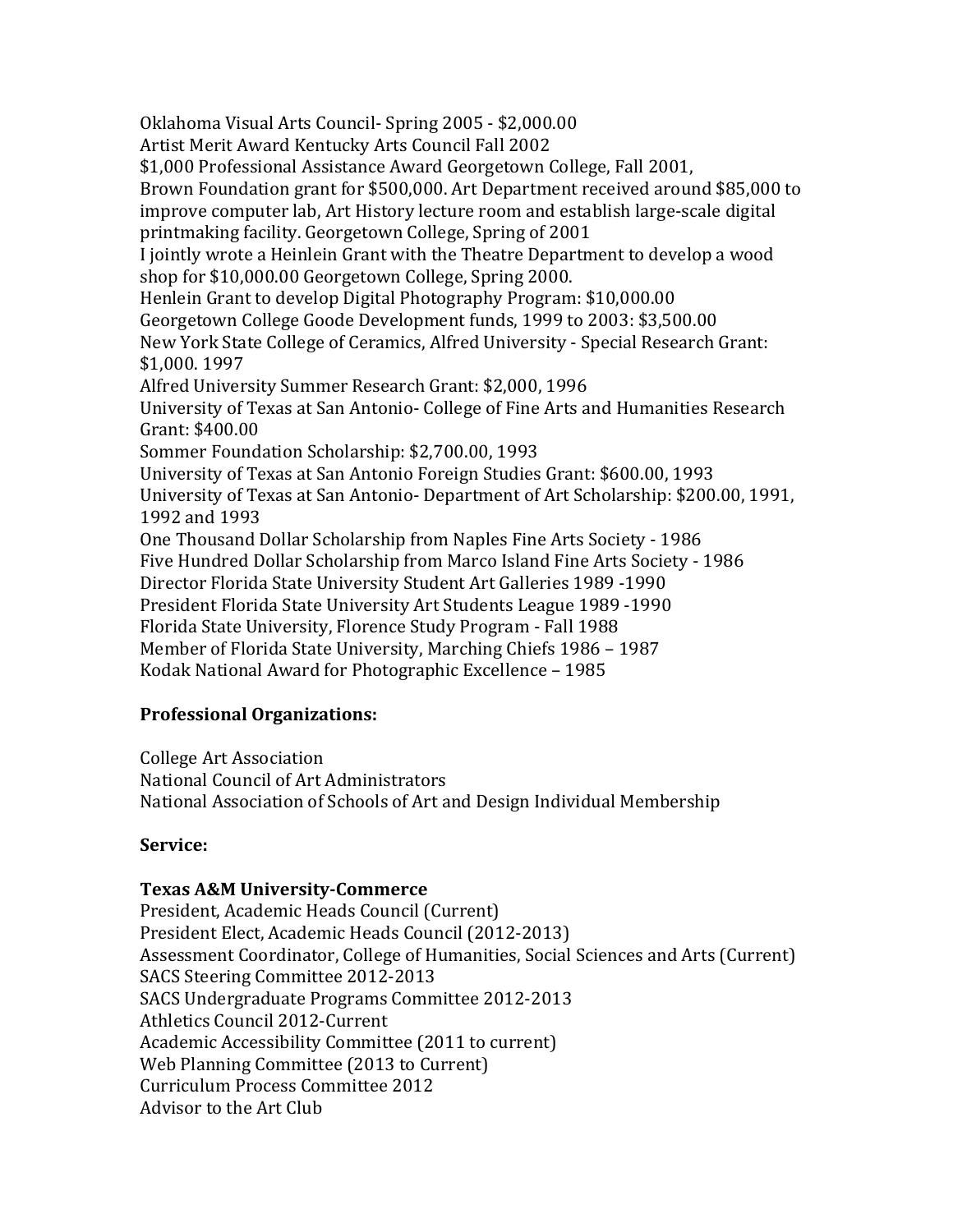#### **Art Second Friday**

#### **University of Central Oklahoma**

Special Committee for New Chair Orientation Chair's Toolbox Committee Special Taskforce for Chair's Responsibilities and Stipend IT Faculty Technology Taskforce Faculty sponsor for Art Club

Southeastern College Art Conference 2003 Member College Arts Association (CAA) 1992-2004 Attended Conference: 1995, 1997, 1998, 1999, 2000, 2003-2010 Member of Foundations in Art (FATE) 1996-1998 Attended Conference: 1997 (Presentation at VCU) Member of National Association of Schools of Art and Design 2003-2004 National Council of Art Administrators 2003-2007 Panelist for ARE Program - Selected artists for Grant and residency. Artists Residency Exchange Program is coordinated through Hallwalls in Buffalo. (1996) 1996 Panelist for The International Artist in Residence Program, Pace Roberts Foundation for Contemporary Art. Blue Star Red Dot Sale 2000 (Donated Work) Scott County Arts Consortium, Member of Board 2001-2002, Chairman of Board 2002-2003 Juror Scott County Arts Consortium Annual Exhibit Sculpture & Photography 2002, 2003 Scott County after Prom Breakfast Photographer 2002, 2003 Scott County Historical Museum Troye Exhibit Coordination Committee 2002-2003 Juror Scott County Fair Arts Competition 2002, 2003 Juror Scott County High School Arts Competition 2002, 2003 Juror Scott County Garth Elementary School Arts Festival 2002 Selection committee for Kentucky Teacher of the Year 2002 Juror State of Oklahoma Bar Association Art Exhibit 2004, 2005 Juror Oklahoma Arts Council Outdoor/Interactive Sculpture 2004 Juror Oklahoma Arts Council Plaza Artists 2007

## **Georgetown College:**

Cultural Enrichment Program 1998-1999 Special Committee for Information Technology 1999 Faculty Sponsor for Kappa Pi (Art Honorary Fraternity) 1999-2000 Academic Support Committee 2000-2003 Deans Academic Council 2001-2003 Fine Arts Advisory Council 2001-2003

#### **New York State College of Ceramics, Alfred University:**

Foundation Committee 1995-1998 (Co-Chair 1995, Chair 1997-1998) Visiting Artist Committee 1996-1998 Academic Standards Committee 1996-1998 Portfolio Committee 1996-1998 (reviewed all applications) University Information Technology Working Group Department Chairs Committee 1996-1998

## **Creative Activity:**

## **Visiting Artist:**

South Texas College, McAllen, Tx 2012 University of Dayton, Dayton, Oh, Winter 2010 PRATT Institute, Brooklyn, New York, Spring 2003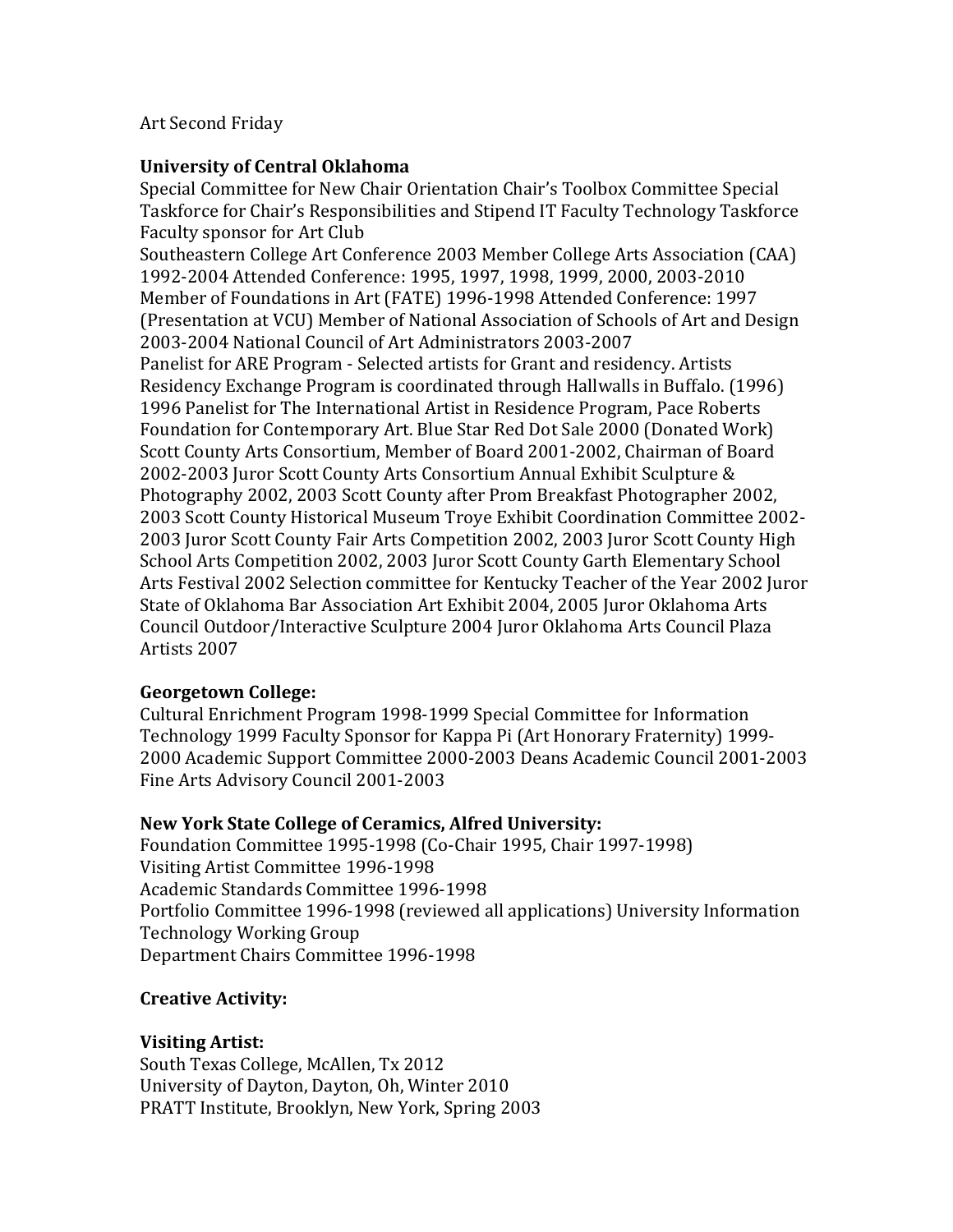San Antonio College, San Antonio, Texas 2000 University of Texas at San Antonio - Visiting Critic, Summer 1998 Virginia Commonwealth University University of Houston SUNY Fredonia

#### **Residencies:**

SUNY Fredonia, Fredonia, New York, 1997 Hallwalls Contemporary Arts Center, Buffalo, New York, 1997 Virginia Commonwealth University, Richmond, Virginia, 1997 Florida State University, Tallahassee, Florida, 1996 University of Houston, Houston, Texas, 1996 Laredo Children's Museum, Laredo, Texas, 1995 ArtPace, San Antonio, Texas, 1995

Majestic Ranch - Boerne, Texas, residency, 6-23-2002 to 7-25-2002 Majestic Ranch -Boerne, Texas, residency, 6-7-2001 to 7-28-2001 Majestic Ranch - Boerne, Texas, residency, 6-7-2000 to 8-4-2000 Majestic Ranch - Boerne, Texas, residency, 5-15-98 to 1-1-99

Cité Internationale des Arts - Paris, France, 2 month residency, Summer 1997 The Pace Roberts Foundation for Contemporary Art - San Antonio, Texas, two month residency, Spring 1995

#### **Commissions:**

Tinker Federal Credit Union, *Blue Skies Above*, 2007 Laredo Children's Museum, *Interactive*, 1994

# **One Person**

**Exhibitions:** 

South Texas College, McAllen, Texas *Joseph Daun* November 2102 - January 3013

Kirk Hopper Fine Art - Dallas, Texas *Cross Cart* (Exhibit and Performance) Fall 2011

University of Dayton *Joseph Daun: Recent Works* Winter 2010

Smink *The Spirit of Man (two person show)* Fall 2009

University of Tulsa *Fear and Apathy* Spring 2006

Untitled [Artspace] – Oklahoma City, OK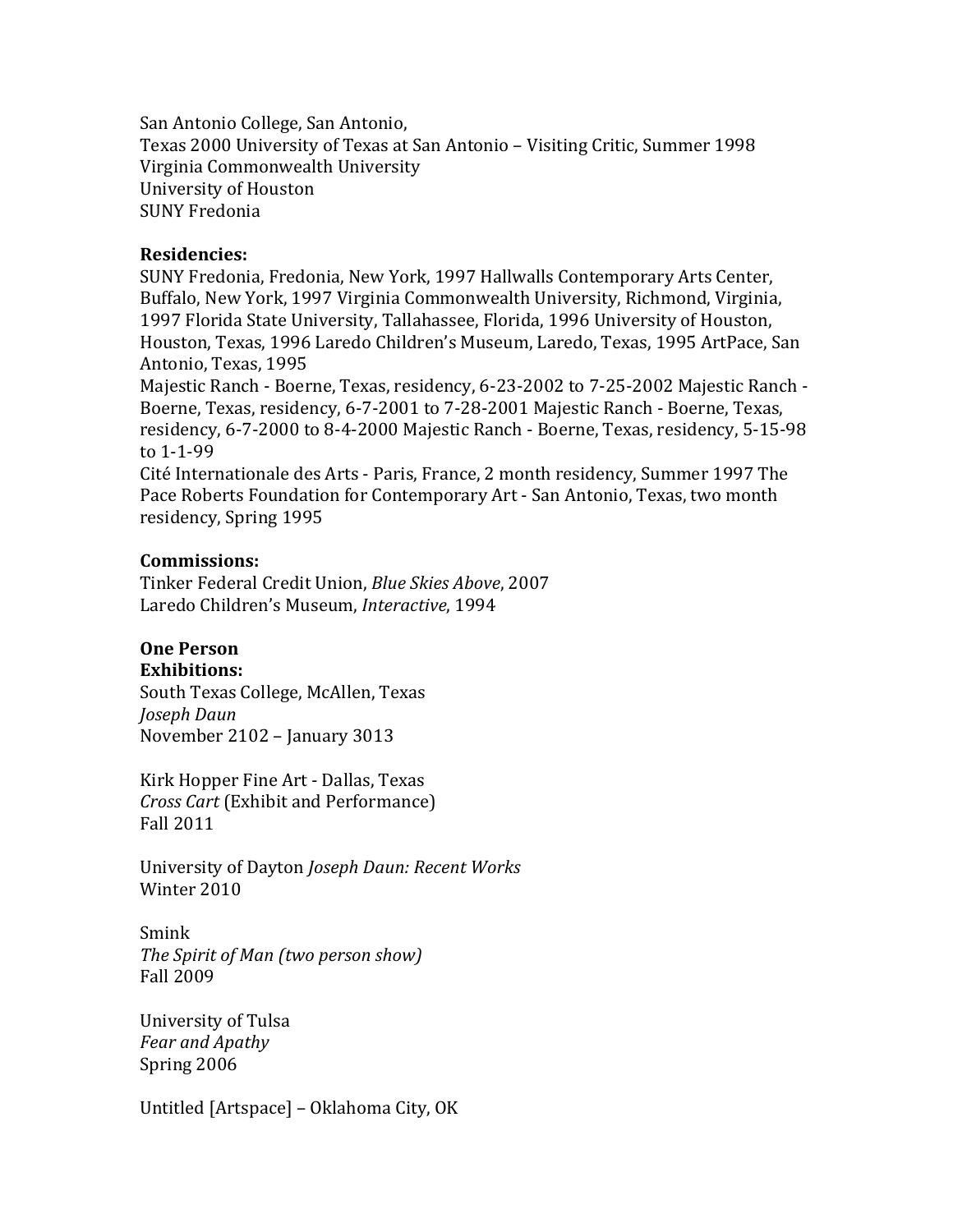*Fear and Apathy* Summer 2005

Georgetown College *Joseph Daun – Recent Works* Fall 2002

Joan Grona Gallery *Joseph Daun – Hill Country Series* Winter 2002

San Antonio College *Above, Behind, and Below* Summer 2000

*Texas A&M University - Corpus Christi Water seeks its own Level Winter, 2000* Annetta Kraushaar Gallery, Texas Lutheran University - Seguin, TX Joseph Daun -Remembering Paris Fall, 1998

Hallwalls Contemporary Arts Center - Buffalo, New York, Listening to wire Fall, 1997

Fotouhi Cramer Gallery - New York, New York *Diner II* - Installation Fall, 1997 621 Gallery, Tallahassee, Florida one person show Fall, 1996 ArtPace - San Antonio, Texas *95.2* May, 1995 ArtPace - San Antonio, Texas Short Takes (Installation) April, 1995 1203 Art Space Gallery - San Antonio, Texas *I Got Undressed and I Looked At Myself* March, 1995

UTSA Satellite Space - San Antonio, Texas *Systems* February 4 -20, 1994

UTSA Gallery E - San Antonio, Texas *Light Work* September 15 - 31, 1993

UTSA Galleria - San Antonio, Texas *Joseph Daun - New Work* March 1 - 30, 1992

#### **Group Shows:**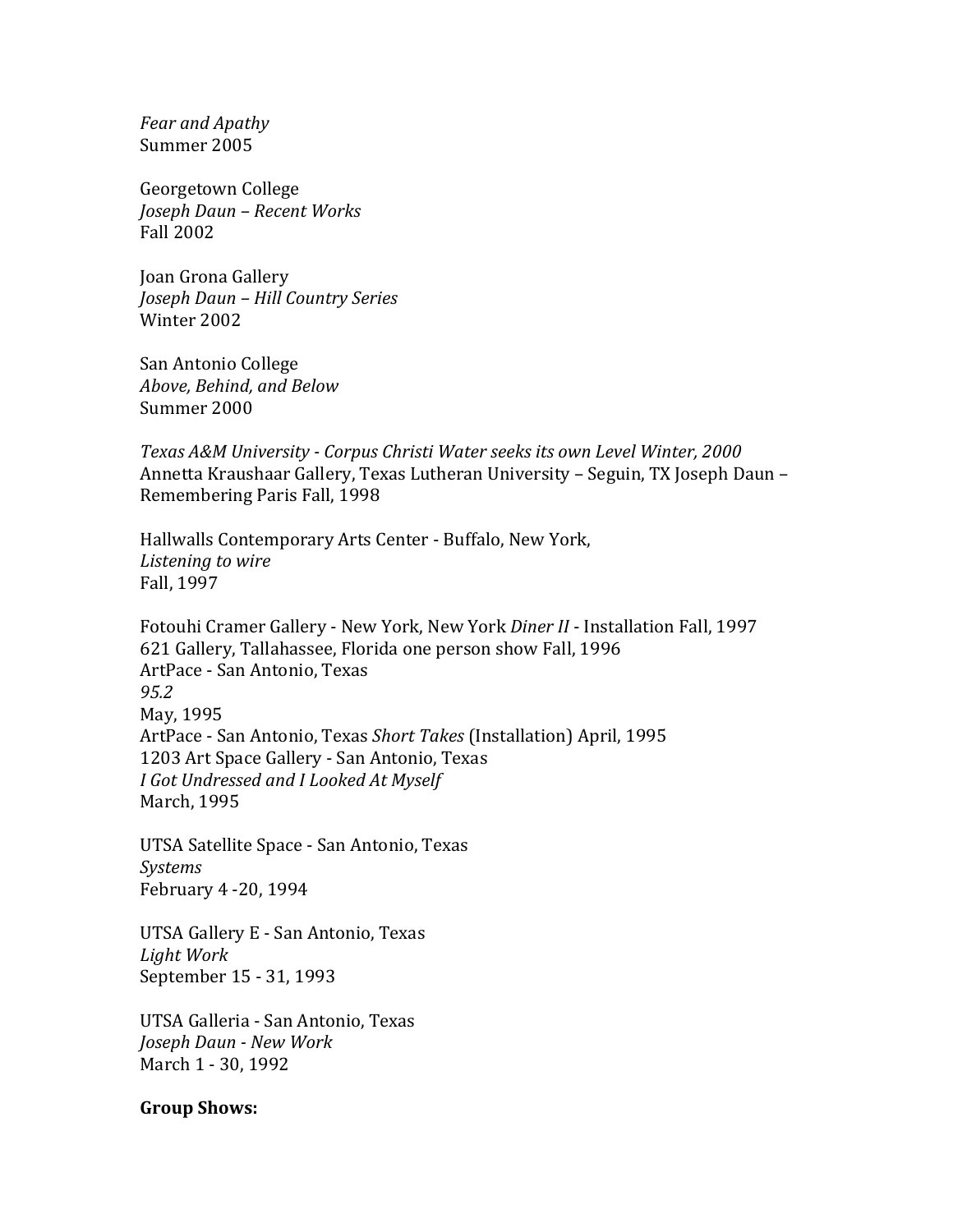Legion Arts at CSPS – Cedar Rapids, Iowa Art365 *Fall 2008*

*Liggett Studio, Tulsa Art365 Summer 2008*

*Untitled [ArtSpace] • Oklahoma City Art365 Spring 2008*

IAO Gallery, Oklahoma City, Oklahoma 'LA VOCE POLITICA' Fall 2006

UCO– Edmond, Oklahoma annual faculty Exhibition Fall, 2003

Transylvania University *Large* Fall 2002

Blue Star Art Space - San Antonio, Texas *Red Dot* (group show) Winter, 2002 Transylvania University *In Site* Winter 2002

Georgetown College Faculty Exhibition Fall 1999 Laredo Community College Texas A&M - Corpus Christi Faculty exhibition Spring, 1999

Fosdick Nelson Gallery - Alfred, New York, Faculty Show (group show) Spring, 1997 Blue Star Art Space - San Antonio, Texas *Red Dot* (group show) Summer, 1995 University of Texas at San Antonio - San Antonio, Texas *Alumni Show* (group show) March, 1995

Diverse Works - Houston, Texas *REZONE* (group show) February, 1995 Blue Star Art Space - San Antonio, Texas *Red Dot* (group show) November 11 -November 27, 1994

Pace Roberts Foundation - San Antonio, Texas *AIR Show* (group show) September 23 - October 1, 1994

Palo Alto Community College - San Antonio, Texas *First Invitational Outdoor Sculpture Symposium* (group show) September 9 - December 15, 1994

1203 Art Space Gallery - San Antonio, Texas *The Next Wave* (group show) July 1 -August 31, 1994

UTSA Gallery - San Antonio, Texas MFA 1994 (group show)

#### **Reviews:**